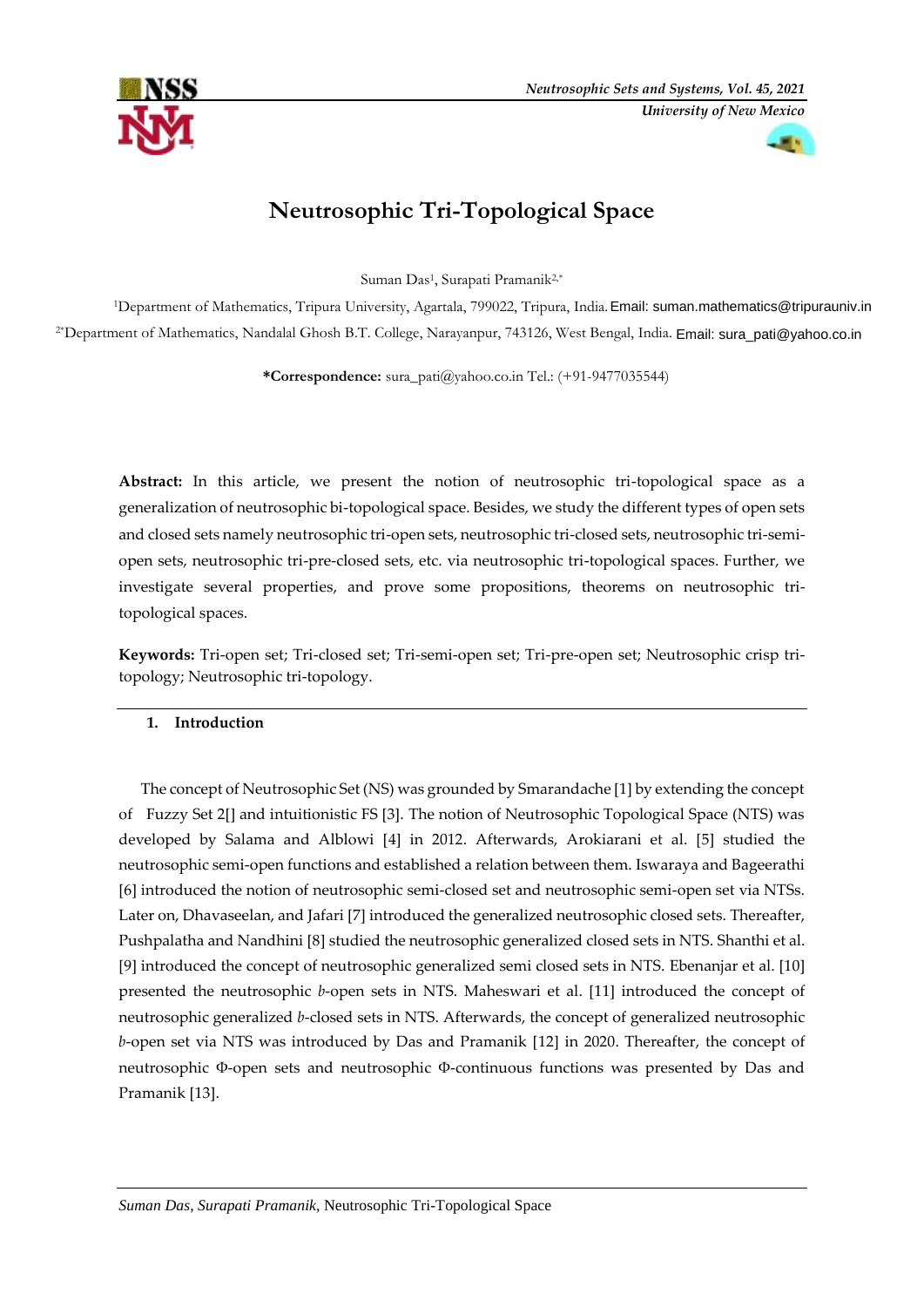The notion of neutrosophic crisp topology on neutrosophic crisp set was introduced by Salama and Alblowi [14]. Later on, the notion of neutrosophic crisp tri-topological space was introduced by Al-Hamido and Gharibah [15] in 2018.

In 1963, Kelly [16] introduced the notion of bi-topological space. Thereafter, the concept of neutrosophic bi-topological space was presented by Ozturk and Ozkan [17] in 2019. Later on, Das and Tripathy [18] introduced the pairwise neutrosophic *b*-open sets via neutrosophic bi-topological spaces. Recently, Tripathy and Das [19] studied the concept of pairwise neutrosophic *b*-continuous functions via neutrosophic bi-topological spaces.

So, we received enough motivation to do research on neutrosophic tri-topological space to extend the concept of neutrosophic bi-topological space.

In this study, we procure the notion of neutrosophic tri-topological space as a generalization of the neutrosophic bi-topological space. Besides, we introduce the different types of open sets and closed sets namely, neutrosophic tri-open sets, neutrosophic tri-closed sets, neutrosophic tri-semiopen sets, neutrosophic tri-pre-closed sets, etc. via neutrosophic tri-topological spaces. Further, we investigate several properties of these kinds of neutrosophic tri-open sets.

**Research Gap:** No investigation on neutrosophic tri-topological space has been reported in the recent literature.

**Motivation:** To reduce the research gap, we present the notion and different properties of neutrosophic tri-topological space.

The remaining part of this article is divided into the following sections:

Section-2 is on preliminaries and definitions. In this section, we give some definitions and theorems, which are relevant to this article. In section-3, we present the notion of neutrosophic tritopology and neutrosophic tri-topological space and also we give proofs of some theorems on neutrosophic tri-topological space. In section-4, we give the concluding remarks of the work done in the present article.

| <b>Short Terms</b>                 |             |
|------------------------------------|-------------|
| Neutrosophic Set                   | <b>NS</b>   |
| Neutrosophic Topology              | NT          |
| Neutrosophic Topological Space     | <b>NTS</b>  |
| Neutrosophic Open Set              | $N-O-S$     |
| Neutrosophic Closed Set            | $N-O-S$     |
| Neutrosophic Semi-Open             | NSO         |
| Neutrosophic Pre-Open              | <b>NPO</b>  |
| Neutrosophic Bi-Topological Space  | <b>NBTS</b> |
| Neutrosophic Tri-Topological Space | N-Tri-TS    |

Throughout this article, we use the following short terms for the clarity of the presentation.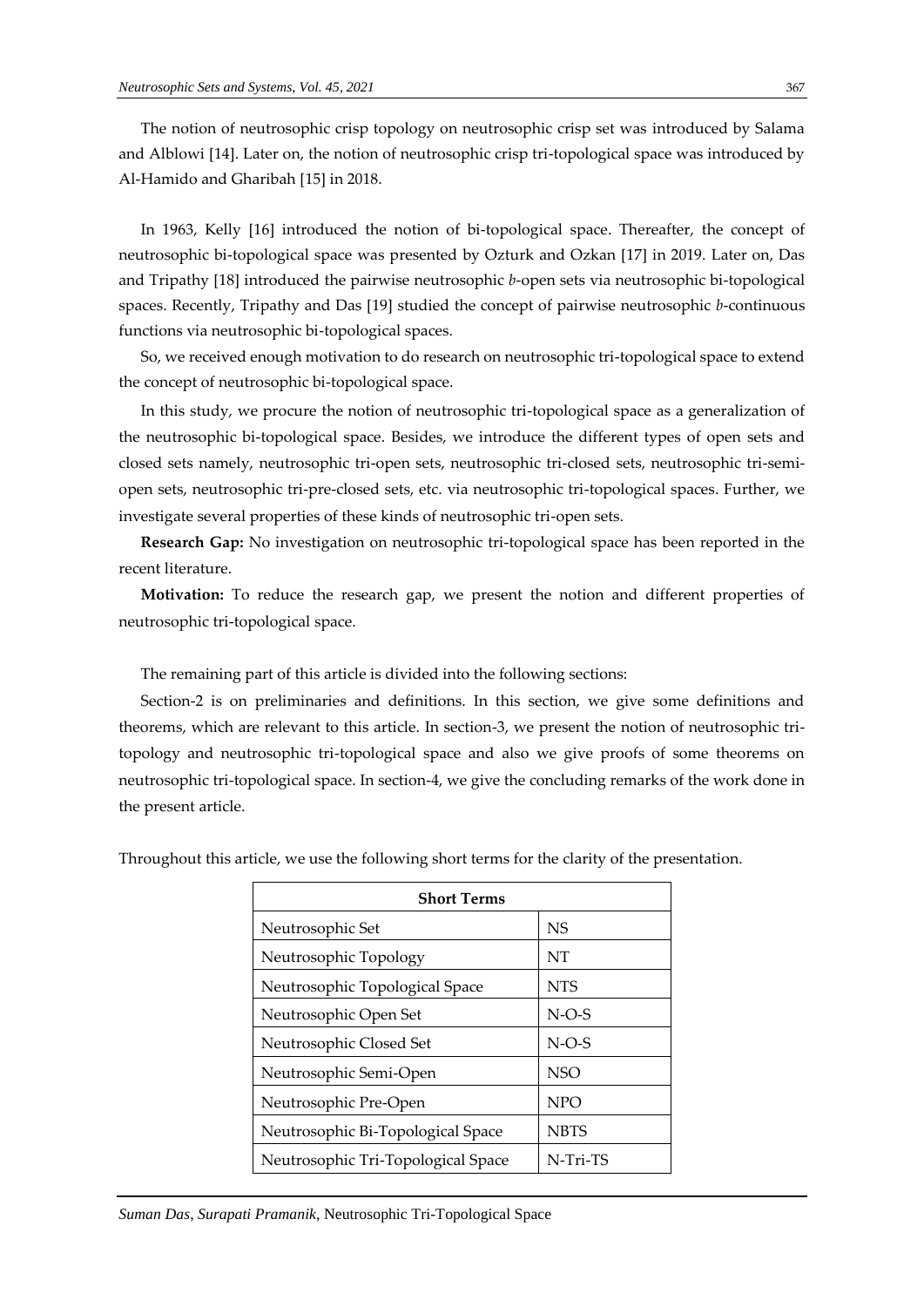| Neutrosophic Tri-Open Set   | N-tri-OS |
|-----------------------------|----------|
| Neutrosophic Tri-Closed Set | N-tri-CS |

#### **2. Some Relevant Definitions:**

**Definition 2.1.**[1] A neutrosophic set *L* over a universe of discourse Ψ is defined as follows:

 $L = \{(n, T<sub>L</sub>(n), I<sub>L</sub>(n), F<sub>L</sub>(n)) : n \in \Psi\},\$ 

where  $T<sub>L</sub>(n)$ ,  $L(n)$ ,  $F<sub>L</sub>(n)$  ( $\in$ ]<sup>-</sup>0,1<sup>+</sup>[) are respectively denotes the truth, indeterminacy and falsity membership values of  $n \in \Psi$ , and so  $0 \le T_L(n) + L(n) + F_L(n) \le 3$ <sup>+</sup> for all  $n \in \Psi$ .

**Definition 2.2.**[1] The neutrosophic null set (0*N*) and neutrosophic whole set (1*N*) over a universe of discourse Ψ are defined as follows:

(*i*)  $0_N = \{(n, 0, 0, 1): n \in \Psi\};$ 

(*ii*)  $1_N = \{(n,1,0,0): n \in \Psi\}.$ 

Obviously,  $0_N \subset 1_N$ .

**Definition 2.3.**[20] Assume that Ψ be a universe of discourse. Then, a neutrosophic crisp set *Q* is defined by  $Q = \{Q_1, Q_2, Q_3\}$ , where  $Q_i$  ( $i=1,2,3$ ) is a subset of  $\Psi$  such that  $Q_i \cap Q_j = \emptyset$  (*i*,  $j=1,2,3$  and  $i\neq j$ )

**Definition 2.4.**[4] Assume that Ψ be a universe of discourse, and  $\tau$  be a set of some NSs over Ψ. Then,  $\tau$  is called a Neutrosophic Topology (NT) on  $\Psi$  if the following axioms hold:

(*i*)  $0_N$ ,  $1_N \in \tau$ ;

- (*ii*)  $X_1, X_2 \in \tau \implies X_1 \cap X_2 \in \tau;$
- $(iii)$   $\{X_i : i \in \Delta\} \subseteq \tau \Rightarrow \cup X_i \in \tau$ .

The pair (Ψ, τ) is said to be an NTS. If  $X \in \tau$ , then *X* is called a neutrosophic-open-set (N-O-S) and its complement *X<sup>c</sup>* is called a neutrosophic-closed-set (N-C-S).

**Definition 2.5.**[17] Assume that (Ψ, τι) and (Ψ, τ2) be any two different NTSs. Then, we can call the triplet (Ψ, τι, τ2) as a Neutrosophic Bi-Topological Space (NBTS).

**Definition 2.6.**[17] Assume that (Ψ, τι, τ2) be an NBTS. Then, a neutrosophic subset *X* of Ψ is said to be a pairwise neutrosophic open set in (Ψ, τ<sub>1</sub>, τ<sub>2</sub>) if there exists an N-O-S  $T_1$  in (Ψ, τ<sub>1</sub>) and an N-O-S  $T_2$ in (Ψ, τ<sub>2</sub>) such that  $X = T_1 \cup T_2$ .

**Theorem 3.1.**[18] Let (Ψ, τ<sub>1</sub>, τ<sub>2</sub>) be an NBTS. Then, a neutrosophic subset *X* of Ψ is called as

 $(i)$   $\tau_{ij}$  –neutrosophic-semi-open if and only if *X*⊆  $N_{cl}^i N_{int}^j(X)$ ;

(*ii*)  $\tau_{ij}$  –neutrosophic-pre-open if and only if *X*⊆  $N_{int}^j N_{cl}^i(X)$ ;

(*iii*)  $\tau_{ij}$  –neutrosophic-*b*-open if and only if *X*⊆  $N_{cl}^i N_{int}^j(X)$  ∪  $N_{int}^j N_{cl}^i(X)$ .

**Theorem 3.2.**[18] Assume that (Ψ, τ<sub>1</sub>, τ<sub>2</sub>) be an NBTS. Then, every  $\tau_{ij}$ -neutrosophic-pre-open ( $\tau_{ij}$ neutrosophic-semi-open) set is a *ij*-neutrosophic-*b*-open.

**Definition 2.7.**[18] Assume that (Ψ, τι, τ2) be an NBTS. Then *X*, an NS over Ψ is said to be a

(*i*) pairwise *ij*-neutrosophic-semi*-*open set (pairwise *ij*-neutrosophic-pre*-*open set) in an NBTS (Ψ, 1,

2) if and only if *X=TK*, where *T* is a *ij*-neutrosophic-semi*-*open set (*ij*-neutrosophic-pre*-*open set) and *K* is a *ji*-neutrosophic-semi*-*open set (*ji*-neutrosophic-pre*-*open set) in (Ψ, 1, 2).

(*ii*) pairwise  $\tau_{ij}$ -neutrosophic-*b*-open set in an NBTS (Ψ,  $\tau_1$ ,  $\tau_2$ ) if  $X=T\cup K$ , where *T* is a  $\tau_{ij}$ -neutrosophic*b*-open set and *K* is a τ<sub>ji</sub>-neutrosophic-*b*-open set in (Ψ, τι, τ2).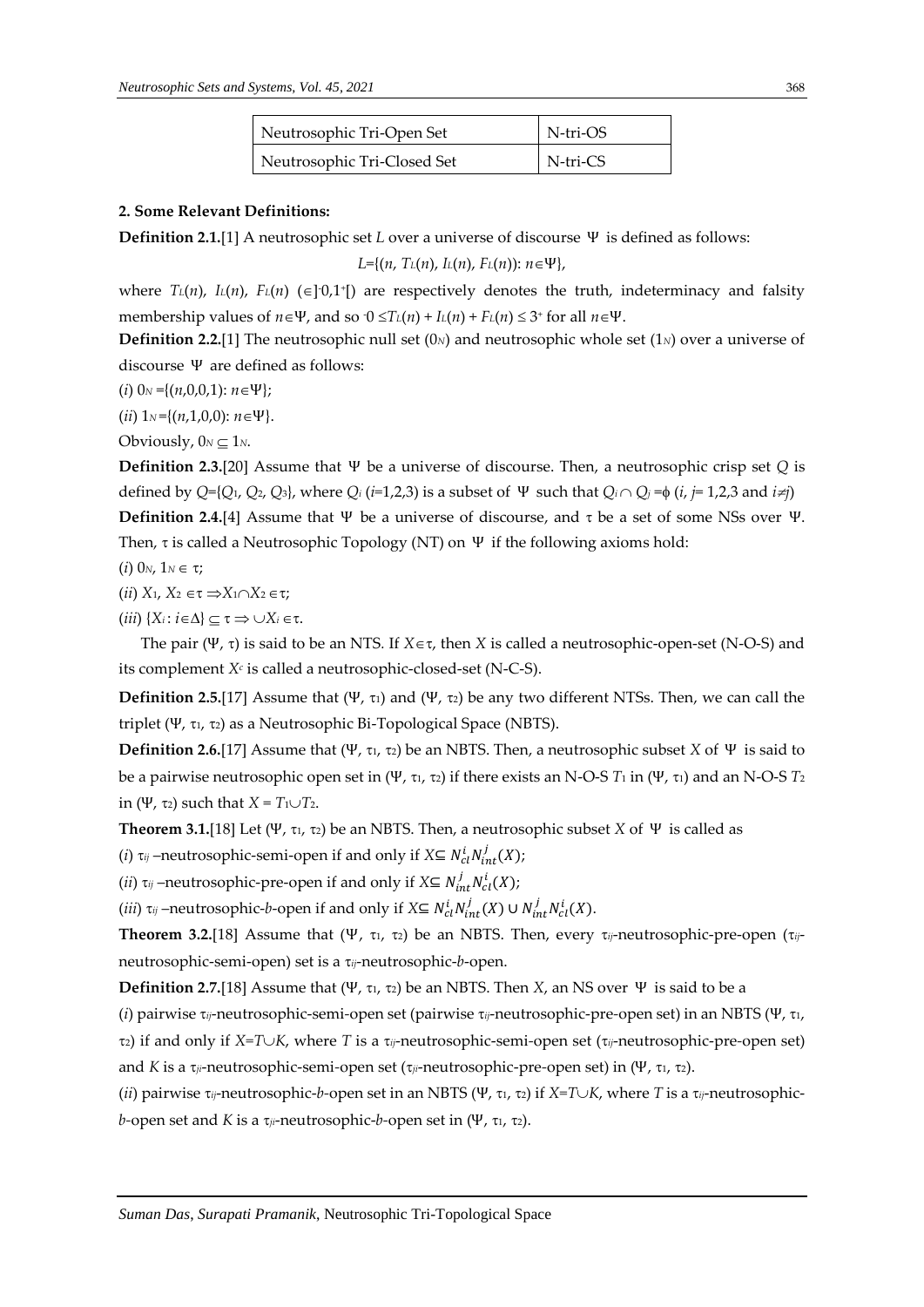**Theorem 3.3.**[18] Assume that (Ψ, τι, τ2) be an NBTS. If *X* is a pairwise  $\tau_{ij}$ -neutrosophic-semi open (pairwise *ij*-neutrosophic-pre*-*open) set, then it is also a pairwise *ij*-neutrosophic-*b-*open set.

**Theorem 3.4.**[18] In an NBTS (Ψ, τι, τ2), the union of any two pairwise  $\tau_{ij}$ -neutrosophic-*b*-open sets is a pairwise *ij*-neutrosophic-*b-*open set.

**Definition 2.8.**[15] Assume that  $\tau_1$ ,  $\tau_2$  and  $\tau_3$  be any three neutrosophic crisp topology on a universe of discourse *W.* Then, (*W*, 1, 2, 3) is called a neutrosophic crisp tri-topological space.

#### **3. Neutrosophic Tri-Topological Space:**

In this section, we introduce the notion of neutrosophic tri-topological space, and formulate several results on it.

**Definition 3.1.** Suppose that  $(\Psi, \tau)$ ,  $(\Psi, \tau)$  and  $(\Psi, \tau)$  be any three different NTSs. Then, the structure (Ψ, τι, τ2, τ3) is called a neutrosophic tri-topological space (N-Tri-TS).

**Example 3.1.** Let  $\Psi = \{u, v, w\}$  be a universe of discourse. Let  $X_1$ ,  $X_2$ ,  $Y_1$ ,  $Y_2$ ,  $Y_3$ ,  $Z_1$  and  $Z_2$  be seven NSs over Ψ such that:

*X*1={(*u*,0.9,0.3,0.7), (*v*,0.5,0.6,0.8), (*w*,0.3,0.5,0.2)};

*X*2={(*u*,0.7,0.4,0.7), (*v*,0.5,0.9,0.9), (*w*,0.1,0.8,0.4)};

*Y*1= {(*u*,0.9,0.3,0.7), (*v*,0.5,0.6,0.8), (*w*,0.3,0.5,0.2)};

*Y*2= {(*u*,1.0,0.2,0.5), (*v*,0.9,0.5,0.8), (*w*,0.5,0.2,0.1)};

*Y*3= {(*u*,1.0,0.2,0.3), (*v*,1.0,0.1,0.8), (*w*,0.9,0.1,0.1)};

*Z*1= {(*u*,0.5,0.2,0.5), (*v*,0.9,0.4,0.3), (*w*,0.7,0.2,0.5)};

*Z*2= {(*u*,0.4,0.5,0.6), (*v*,0.5,0.6,0.4), (*w*,0.7,0.6,0.6)};

Then, clearly  $\tau_1 = \{0_N, 1_N, X_1, X_2\}$ ,  $\tau_2 = \{0_N, 1_N, Y_1, Y_2, Y_3\}$  and  $\tau_3 = \{0_N, 1_N, Z_1, Z_2\}$  are three different NTs on Ψ. So,  $(Ψ, τ<sub>1</sub>, τ<sub>2</sub>, τ<sub>3</sub>)$  is a neutrosophic tri-topological space.

**Definition 3.2.** Assume that (Ψ, τι, τ2, τ3) be an N-Tri-TS. Then *R*, an NS over Ψ is called a neutrosophic tri-open set (N-tri-OS) if *R*∈ $\tau_1 \cup \tau_2 \cup \tau_3$ . A neutrosophic set *R* is called a neutrosophic triclosed set (N-Tri-CS) if and only if  $R<sup>c</sup>$  is an N-Tri-OS in (Ψ, τι, τ2, τ3).

Remark 3.1. The collection of all neutrosophic tri-open sets and neutrosophic tri-closed sets in (Ψ, τι,  $τ<sub>2</sub>, τ<sub>3</sub>$ ) are denoted by N-Tri-O(Ψ) and N-Tri-C(Ψ) respectively.

**Theorem 3.1.** Every N-O-S in (Ψ,  $\tau_i$ ),  $i=1,2,3$  is a neutrosophic tri-open set in (Ψ,  $\tau_i$ ,  $\tau_2$ ,  $\tau_3$ ).

**Proof.** Assume that *W* be an N-O-S in (Ψ,  $\tau_i$ ), *i*=1,2,3. Therefore, *W* $\epsilon \tau_i$ , *i*=1,2,3. This implies, *W* $\epsilon$  $\bigcup_{i\in\{1,2,3\}} \tau_i$ . Hence, *W* is a neutrosophic tri-open set in (Ψ, τι, τ2, τ3). Therefore, every N-O-S in (Ψ, τ<sub>i</sub>), *i* =1,2,3 is a neutrosophic tri-open set in  $(\Psi, \tau_1, \tau_2, \tau_3)$ .

**Example 3.2.** Let us consider an N-Tri-TS ( $\Psi$ ,  $\tau_1$ ,  $\tau_2$ ,  $\tau_3$ ) as shown in Example 3.1. Then, the neutrosophic open sets *X*1, *X*2 (in (Ψ, 1)), *Y*1, *Y*2, *Y*3 (in (Ψ, 2)), *Z*1, *Z*<sup>2</sup> (in (Ψ, 3)) are neutrosophic triopen sets in  $(Ψ, τ<sub>1</sub>, τ<sub>2</sub>, τ<sub>3</sub>).$ 

**Remark 3.2.** In an N-Tri-TS (Ψ, τι, τ2, τ3), the union of two neutrosophic tri-open sets may not be a neutrosophic tri-open set. This follows from the following example.

**Example 3.3.** Consider the N-Tri-TS (Ψ, τι, τ2, τ3) which has been shown in Example 3.1. Then, clearly *Y*<sub>3</sub> and *Z*<sub>1</sub> are two neutrosophic tri-open sets in (Ψ, τ<sub>1</sub>, τ<sub>2</sub>, τ<sub>3</sub>). But their union *Y*<sub>3</sub> $Z_1 = \{(u, 1.0, 0.2, 0.3),$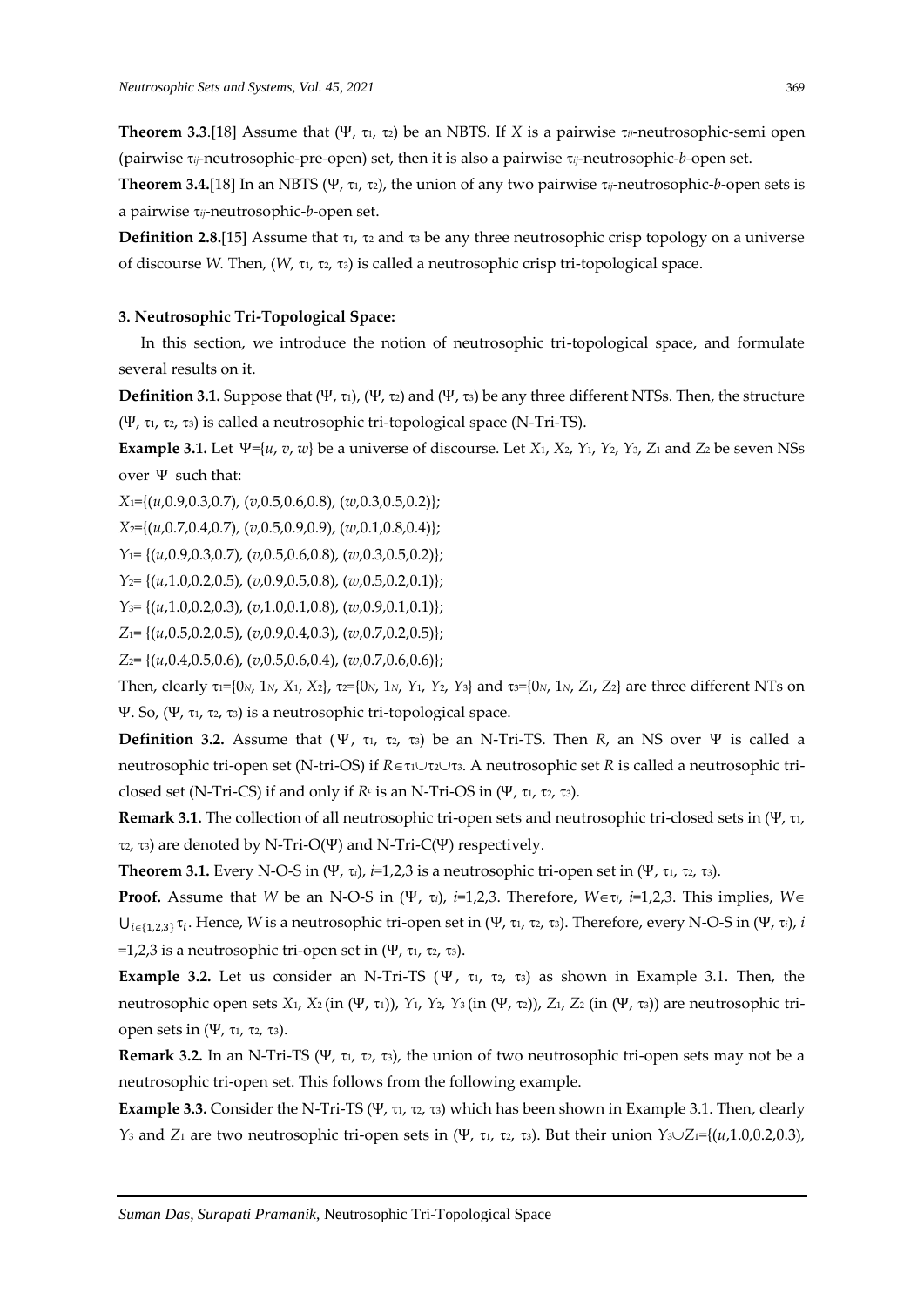(*v*,1.0,0.1,0.3), (*w*,0.9,0.1,0.1)} is not a neutrosophic tri-open set, because *Y*<sub>3</sub> $\cup$ Z<sub>1</sub>∉U<sub>*i*∈{1,2,3}</sub> τ<sub>*i*</sub>. Hence, the union of two neutrosophic tri-open sets may not be a neutrosophic tri-open set.

**Remark 3.3.** In an N-Tri-TS (Ψ, 1, 2, 3), the intersection of two neutrosophic tri-open sets may not be a neutrosophic tri-open set. This follows from the following example.

**Example 3.4.** Consider the N-Tri-TS (Ψ, τι, τ2, τ3) which is shown in Example 3.1. Then, clearly *X*<sub>1</sub> and *Z*<sub>2</sub> are two neutrosophic tri-open sets in (Ψ, τ<sub>1</sub>, τ<sub>2</sub>, τ<sub>3</sub>). But their union *X*<sub>1</sub> $\sqrt{2}$ ={(*u*,0.4,0.5,0.7),  $(v,0.5,0.6,0.8)$ ,  $(w,0.3,0.6,0.6)$  is not a neutrosophic tri-open set, because  $X_1 \cap Z_2 \notin U_{i \in \{1,2,3\}} \tau_i$ . Hence, the intersection of two neutrosophic tri-open sets may not be a neutrosophic tri-open set.

**Theorem 3.2.** Every N-C-S in (Ψ,  $\tau_i$ ) ( $i=1,2,3$ ) is a neutrosophic tri-closed set in (Ψ,  $\tau_1$ ,  $\tau_2$ ,  $\tau_3$ ).

**Proof.** Assume that *W* be an N-C-S in (Ψ, *τ<sub>i</sub>*). So *W<sup><i>c*</sup> is an N-O-S in (Ψ, *τ<sub>i</sub>*) (*i*=1,2,3). Therefore, *W<sup><i>c*</sup>  $\in$ *τ<sub>i</sub>*, *i*=1,2,3. This implies,  $W^c \in U_{i \in \{1,2,3\}} \tau_i$ . This implies,  $W^c$  is a neutrosophic tri-open set in (Ψ, τι, τ2, τ3). Therefore, *W* is a neutrosophic tri-closed set in (Ψ, τι, τ2, τ3). Hence, every N-C-S in (Ψ, τ<sub>i</sub>), *i*=1,2,3 is a neutrosophic tri-open set in  $(Ψ, τ<sub>1</sub>, τ<sub>2</sub>, τ<sub>3</sub>).$ 

Example 3.5. Suppose that  $(\Psi, \tau_1, \tau_2, \tau_3)$  be an N-Tri-TS as shown in Example 3.1. Clearly,  $X_1^c =$ {(*u*,0.1,0.7,0.3), (*v*,0.5,0.4,0.2), (*w*,0.7,0.5,0.8)} , *X*<sup>2</sup> <sup>c</sup> = {(*u*,0.3,0.6,0.3), (*v*,0.5,0.1,0.1), (*w*,0.9,0.2,0.6)} are NCSs in (Ψ, τι), *Y*<sub>1</sub><sup>c</sup> = {(*u*,0.1,0.7,0.3), (*v*,0.1,0.5,0.2), (*w*,0.5,0.8,0.9)}, *Y*<sub>2</sub><sup>c</sup> = {(*u*,0.0,0.8,0.5), (*v*,0.1,0.5,0.2), (*w*,0.5,0.8,0.9)}, *Y*<sub>3</sub><sup>*c*</sup> = {(*u*,0.0,0.8,0.7), (*v*,0.0,0.9,0.2), (*w*,0.1,0.9,0.9)} are NCSs in (Ψ, τ<sub>2</sub>), and *Z*<sub>1</sub><sup>*c*</sup> = {(*u*,0.5,0.8,0.5), (*v*,0.1,0.6,0.7), (*w*,0.3,0.8,0.5}}, *Z*<sub>2</sub><sup>c</sup> = {(*u*,0.6,0.5,0.4), (*v*,0.5,0.4,0.6), (*w*,0.3,0.4,0.4)} are NCSs in (Ψ, 3). Therefore, *X*1, *X*2 are NOSs in (Ψ, 1), *Y*1, *Y*2, *Y*3 are NOSs in (Ψ, 2), and *Z*1, *Z*<sup>2</sup> are NOSs in (Ψ, 3). By Example 3.2, *X*1, *X*2, *Y*1, *Y*2, *Y*3, *Z*<sup>1</sup> and *Z*<sup>2</sup> are neutrosophic tri-open sets in (Ψ, 1, 2, 3). Therefore, by definition 3.2, *X*1<sup>c</sup>, *X*2<sup>c</sup>, *Y*<sub>1</sub><sup>c</sup>, *Y*<sub>2</sub><sup>c</sup>, *Y*<sub>3</sub><sup>c</sup>, *Z*<sub>1</sub><sup>c</sup> and *Z*<sub>2</sub><sup>c</sup> are neutrosophic tri-closed sets in (Ψ, τι,  $\tau_2$ ,  $\tau_3$ ).

**Definition 3.3.** In an N-Tri-TS (Ψ, τι, τ<sub>2</sub>, τ<sub>3</sub>), an NS *G* over Ψ is called a neutrosophic tri-semi-open set if *G* is a neutrosophic semi open set in at least one of three NTSs (Ψ, τι), (Ψ, τ2), and (Ψ, τ3).

**Example 3.6.** Consider the N-Tri-TS ( $\Psi$ ,  $\tau_1$ ,  $\tau_2$ ,  $\tau_3$ ) which is shown in Example 3.1. Then, *W*={(*u*,1.0,0.2,0.5), (*v*,0.7,0.5,0.7), (*w*,0.9,0.8,0.3)} is a neutrosophic tri-semi-open set in (Ψ, τι, τ2, τ3), because *W* is a neutrosophic semi open set in  $(\Psi, \tau)$ .

**Definition 3.4.** In an N-Tri-TS (Ψ, 1, 2, 3), a neutrosophic set *G* over Ψ is called a neutrosophic tripre-open set if *G* is a neutrosophic pre-open set in at least one of three NTSs (Ψ, 1), (Ψ, 2) and (Ψ, 3). **Example 3.7.** Consider the N-Tri-TS ( $\Psi$ ,  $\tau_1$ ,  $\tau_2$ ,  $\tau_3$ ) which is shown in Example 3.1. Then, *W*={(*u*,0.5,0.3,0.2), (*v*,0.6,0.3,0.2), (*w*,0.8,0.4,0.2)} is a neutrosophic tri-pre-open set in (Ψ, τι, τ2, τ3), because *W* is a neutrosophic pre- open set in  $(\Psi, \tau_1)$ .

**Definition 3.5.** In an N-Tri-TS (Ψ, 1, 2, 3), an NS *G* over Ψ is called a neutrosophic tri-*b*-open set if *G* is a neutrosophic *b*-open set in at least one of three NTSs (Ψ, τι), (Ψ, τ2), and (Ψ, τ3).

**Example 3.8.** Consider the N-Tri-TS ( $\Psi$ ,  $\tau_1$ ,  $\tau_2$ ,  $\tau_3$ ) which is shown in Example 3.1. Then, *W*={(*u*,0.9,0.3,0.6), (*v*,0.8,0.6,0.4), (*w*,0.9,0.9,0.9)} is a neutrosophic tri-*b*-open set in (Ψ, τι, τ2, τ3), because *W* is a neutrosophic *b*-open set in  $(\Psi, \tau_1)$ .

**Remark 3.4.** Assume that (Ψ, τι, τ2, τ3) be an N-Tri-TS. Let τι,2,3= τι∪ τ2∪τ3. Then, τι,2,3 may not be a neutrosophic topology on Ψ in general. This follows from the following example.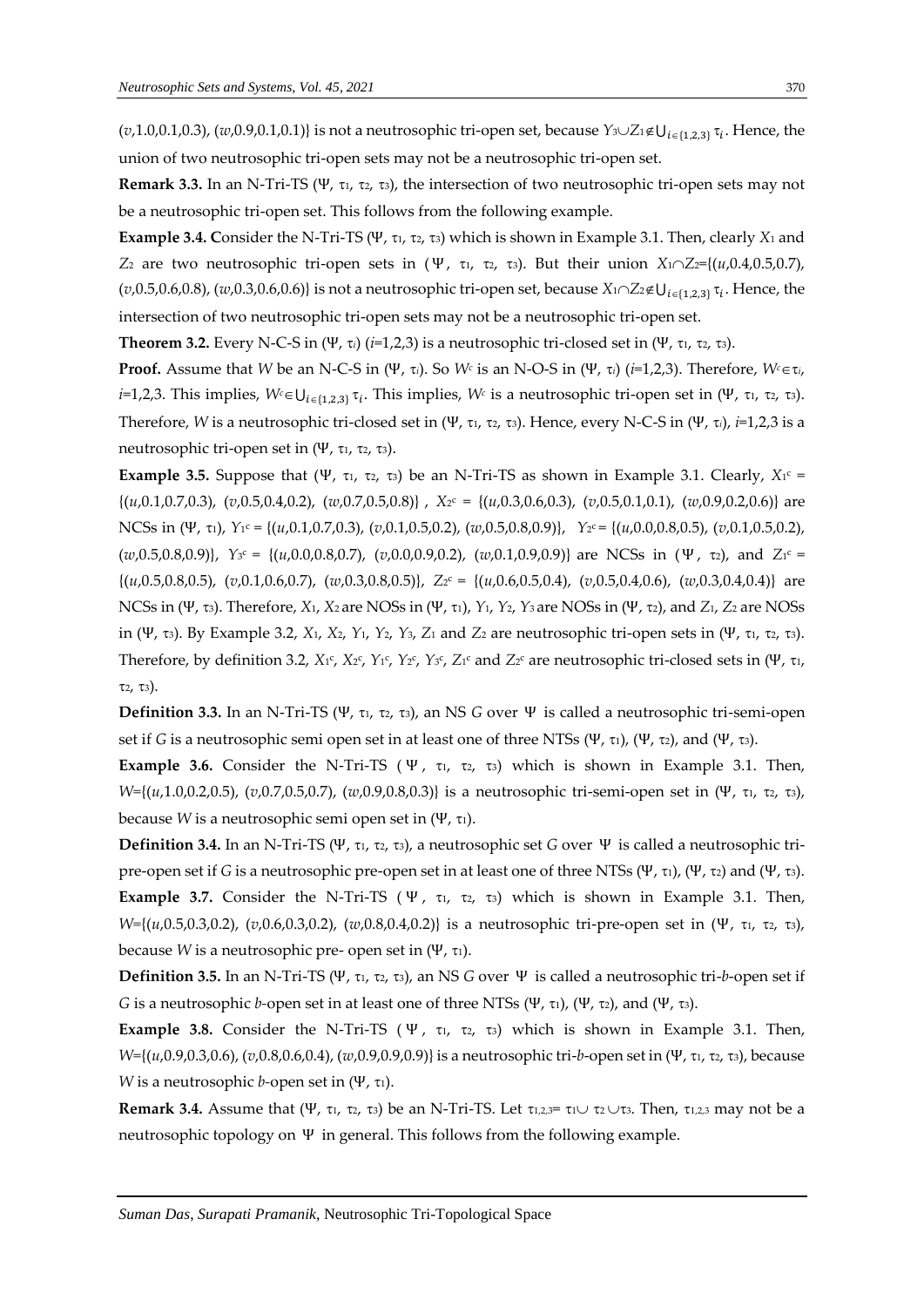**Example 3.9.** Suppose that (Ψ, τι, τ2, τ3) is a neutrosophic tri-topological space, where  $\tau_1 = \{0_N, 1_N,$ {(*u*,0.6,0.3,0.6), (*v*,0.5,0.4,0.5), (*w*,0.8,0.5,0.8)}, {(*u*,0.7,0.1,0.4), (*v*,0.9,0.3,0.3), (*w*,0.9,0.1,0.5)}}, 2={0*N*, 1*N*, {(*u*,1.0,0.3,0.8), (*v*,0.8,0.4,0.7), (*w*,0.8,0.6,0.8)}, {(*u*,0.8,0.4,0.9), (*v*,0.5,0.5,1.0), (*w*,0.5,0.8,1.0)}}, 3={0*N*, 1*N*, {(*u*,0.5,0.2,0.5), (*v*,0.9,0.4,0.3), (*w*,0.7,0.2,0.5)}, {(*u*,0.4,0.5,0.6), (*v*,0.5,0.6,0.4), (*w*,0.7,0.6,0.6)}} are three different NTs on Ψ. Clearly, {(*u*,0.7,0.1,0.4), (*v*,0.9,0.3,0.3), (*w*,0.9,0.1,0.5)} and {(*u*,0.8,0.4,0.9), (*v*,0.5, 0.5,1.0), (*w*,0.5,0.8,1.0)} Î 1,2,3, but their intersection {(*u*,0.7,0.4,0.9), (*v*,0.5,0.5,1.0), (*w*,0.5,0.8,1.0)} Ï

 $τ<sub>1,2,3</sub>$ . Hence,  $τ<sub>1,2,3</sub>$  does not form a topology on Ψ.

**Definition 3.6.** Assume that (Ψ, τ<sub>1</sub>, τ<sub>2</sub>, τ<sub>3</sub>) is an N-Tri-TS. Then *R*, an NS over Ψ is said to be a neutrosophic tri-*t*-open set in (Ψ, τ<sub>1</sub>, τ<sub>2</sub>, τ<sub>3</sub>) if and only if there exist neutrosophic open sets  $R_1$  in τ<sub>1</sub>,  $R_2$ in  $\tau_2$ , and  $R_3$  in  $\tau_3$  such that  $R = R_1 \cup R_2 \cup R_3$ .

**Example 3.10.** Consider the N-Tri-TS (Ψ, τι, τ2, τ3) as shown in Example 3.7. Then,  $W=\{(u,1.0,0.2,0.5),\}$ (*v*,0.9,0.4,0.3), (*w*,0.8,0.2,0.5)} is a neutrosophic tri-*t*-open set, since there exist NOSs *R*1={(*u*,0.6,0.3,0.6), (*v*,0.5,0.4,0.5), (*w*,0.8,0.5,0.8)} in 1, *R*2*=*{(*u*,1.0,0.3,0.8), (*v*,0.8,0.4,0.7), (*w*,0.8,0.6,0.8)} in 2, and *R*<sub>3</sub>={( $u$ ,0.5,0.2,0.5), ( $v$ ,0.9,0.4,0.3), ( $w$ ,0.7,0.2,0.5}) in  $\tau$ <sub>3</sub> such that  $W$ =  $R$ <sub>1</sub> $\cup$   $R$ <sub>2</sub> $\cup$  $R$ <sub>3</sub>.

**Remark 3.5.** In an N-Tri-TS (Ψ, 1, 2, 3), an NS *G* is called a neutrosophic tri-*t*-closed set if and only if *G<sup>c</sup>* is a neutrosophic tri-*t*-open set in (Ψ, τι, τ2, τ3).

**Theorem 3.3.** Assume that  $(\Psi, \tau_1, \tau_2, \tau_3)$  be an N-Tri-TS.

(*i*) The neutrosophic null set (0*N*) and the neutrosophic whole set (1*N*) are always a neutrosophic tri-*t*open set in (Ψ, τι, τ2, τ3);

(*ii*) Every NOS in (Ψ, τι), (Ψ, τ2) and (Ψ, τ3) are neutrosophic tri-*t*-open sets in (Ψ, τι, τ2, τ3);

(*iii*) Every NCS in (Ψ, τ<sub>1</sub>), (Ψ, τ<sub>2</sub>) and (Ψ, τ<sub>3</sub>) are neutrosophic tri-*t*-closed sets in (Ψ, τ<sub>1</sub>, τ<sub>2</sub>, τ<sub>3</sub>).

**Proof.** (*i*) We can write the neutrosophic null set (0*N*) as  $0_N = W \cup M \cup N$ , where  $W = 0_N$ ,  $M = 0_N$ ,  $N = 0_N$ are NOSs in (Ψ, 1), (Ψ, 2) and (Ψ, 3) respectively. Hence, 0*<sup>N</sup>* is a neutrosophic tri-*t*-open set in (Ψ, 1,  $\tau_2$ ,  $\tau_3$ ).

Similarly, we can write the neutrosophic whole set  $(1<sub>N</sub>)$  as  $1<sub>N</sub> = W \cup M \cup N$ , where  $W=1<sub>N</sub>$ ,  $M=1<sub>N</sub>$ ,  $N=1<sub>N</sub>$ are NOSs in (Ψ, 1), (Ψ, 2) and (Ψ, 3) respectively. Hence, 1*<sup>N</sup>* is a neutrosophic tri-*t*-open set in (Ψ, 1,  $\tau_2$ ,  $\tau_3$ ).

(*ii*) Suppose that *W* be an NOS in (Ψ, τ<sub>1</sub>). Now, we can write  $W = W \cup 0 \sim 0 \sim N$ . Therefore, there exist NOSs *W*, 0*N*, 0*N* in (Ψ, τ<sub>1</sub>), (Ψ, τ<sub>2</sub>) and (Ψ, τ<sub>3</sub>) respectively such that  $W = W \cup 0 \sim 0 \sim 0 \sim 0$ . Hence, *W* is a neutrosophic tri-*t*-open set in (Ψ, τι, τ2, τ3).

Suppose that *W* be an NOS in (Ψ, τ2). Now, we can write  $W = 0_N \cup W \cup 0_N$ . Therefore, there exist NOSs  $0$ *N*, *W*, 0*N* in (Ψ, τ<sub>1</sub>), (Ψ, τ<sub>2</sub>) and (Ψ, τ<sub>3</sub>) respectively such that *W* = 0*N*∪*W*∪0*N*. Hence, *W* is a neutrosophic tri-*t*-open set in  $(\Psi, \tau_1, \tau_2, \tau_3)$ .

Suppose that *W* be an NOS in (Ψ, τ<sub>3</sub>). Now, we can write  $W = 0 \land \lor \lor \lor W$ . Therefore, there exist NOSs  $0<sub>N</sub>$ , 0<sub>*N*</sub>, *W* in (Ψ, τ<sub>1</sub>), (Ψ, τ<sub>2</sub>), and (Ψ, τ<sub>3</sub>) respectively such that  $W = 0<sub>N</sub>$   $\cup$  0*N* $\cup$ *W*. Hence, *W* is a neutrosophic tri-*t*-open set in (Ψ, τι, τ2, τ3).

(*iii*) Suppose that *W* be an NCS in (Ψ, τ<sub>1</sub>). So *W<sup><i>c*</sup> is an NOS in (Ψ, τ<sub>1</sub>). By the second part of this theorem, *W<sup>c</sup>* is a neutrosophic tri-*t*-open set in (Ψ, τι, τ2, τ3). Hence, *W* is a neutrosophic tri-*t*-closed set in (Ψ, τι,  $\tau_2$ ,  $\tau_3$ ).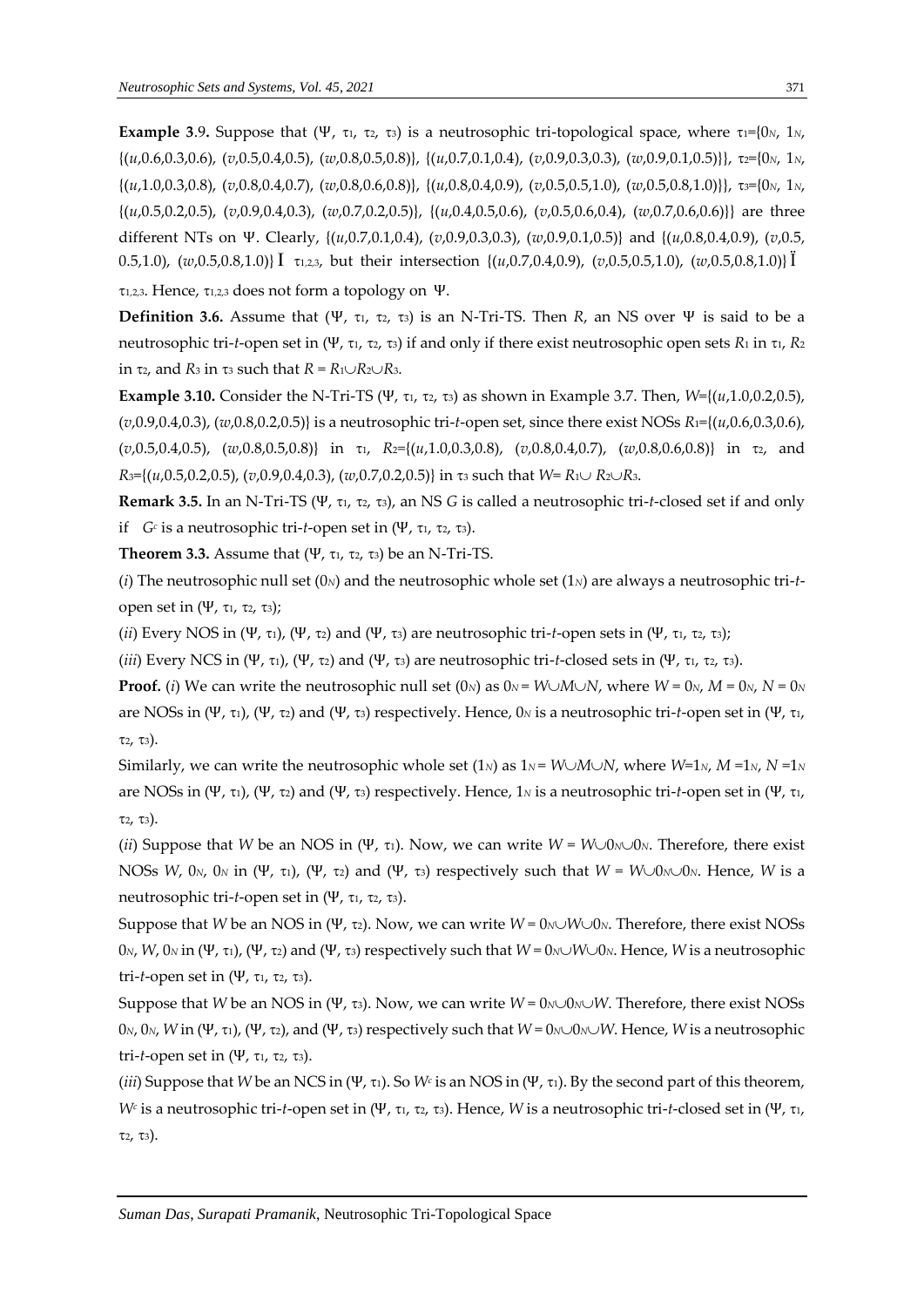Suppose that *W* be an NCS in (Ψ, 2). So *W<sup>c</sup>* is an NOS in (Ψ, 2). By the second part of this theorem, *W<sup>c</sup>* is a neutrosophic tri-*t*-open set in (Ψ, τι, τ2, τ3). Hence, *W* is a neutrosophic tri-*t*-closed set in (Ψ, τι,  $\tau_2$ ,  $\tau_3$ ).

Suppose that *W* be an NCS in (Ψ, τ<sub>3</sub>). So *W<sup><i>c*</sup> is an NOS in (Ψ, τ<sub>3</sub>). By the second part of this theorem, *W<sup>c</sup>* is a neutrosophic tri-*t*-open set in (Ψ, τι, τ2, τ3). Hence, *W* is a neutrosophic tri-*t*-closed set in (Ψ, τι,  $\tau_2$ ,  $\tau_3$ ).

**Theorem 3.4.** In an N-Tri-TS (Ψ, τ<sub>1</sub>, τ<sub>2</sub>, τ<sub>3</sub>), the union of two neutrosophic tri-*t*-open sets is a neutrosophic tri-*t*-open set.

**Proof.** Assume that *X* and *Y* are any two neutrosophic tri-*t*-open sets in an N-Tri-TS (Ψ, 1, 2, 3). So there exist NOSs  $X_1$ ,  $Y_1$  in (Ψ,  $\tau_1$ ),  $X_2$ ,  $Y_2$  in (Ψ,  $\tau_2$ ), and  $X_3$ ,  $Y_3$  in (Ψ,  $\tau_3$ ), such that  $X = X_1 \cup X_2 \cup X_3$  and  $Y$  $Y_1 \cup Y_2 \cup Y_3$ . Now  $X \cup Y = (X_1 \cup X_2 \cup X_3) \cup (Y_1 \cup Y_2 \cup Y_3) = (X_1 \cup Y_1) \cup (X_2 \cup Y_2) \cup (X_3 \cup Y_3)$ . Since  $X_1$ ,  $Y_1$  are NOSs in (Ψ, τ<sub>1</sub>), so *X*<sub>1</sub>∪ *Y*<sub>1</sub> is an NOS in (Ψ, τ<sub>1</sub>). Since *X*<sub>2</sub>, *Y*<sub>2</sub> are NOSs in (Ψ, τ<sub>2</sub>), so *X*<sub>2</sub>∪ *Y*<sub>2</sub> is an NOS in (Ψ, 2). Since *X*3, *Y*<sup>3</sup> are NOSs in (Ψ, 3), so *X*3*Y*<sup>3</sup> is an NOS in (Ψ, 3). Therefore, *XY* is a neutrosophic tri-*t*-open set in (Ψ, τι, τ2, τ3).

**Remark 3.6.** In an N-Tri-TS (Ψ, 1, 2, 3), the intersection of any two neutrosophic tri-*t*-open sets may not be a neutrosophic tri-*t*-open set.

**Definition 3.7.** Assume that (Ψ, τ<sub>1</sub>, τ<sub>2</sub>, τ<sub>3</sub>) be an N-Tri-TS. Then *Q*, an NS over Ψ is said to be a neutrosophic tri-*t*-semi-open set in (Ψ, τι, τ<sub>2</sub>, τ<sub>3</sub>) if and only if there exists a neutrosophic semi open sets  $Q_1$  in (*W*,  $\tau_1$ ),  $Q_2$  in (*W*,  $\tau_2$ ), and  $Q_3$  in (*W*,  $\tau_3$ ) such that  $Q = Q_1 \cup Q_2 \cup Q_3$ .

**Theorem 3.5.** In an N-Tri-TS (Ψ, τι, τ2, τ3), every neutrosophic tri-semi-open set is a neutrosophic tri*t*-semi-open set.

**Proof.** Assume that *X* be a neutrosophic tri-semi-open set in an N-Tri-TS (Ψ, τι, τ2, τ3). So, *X* must be an NSO set in at least one of the NTS (Ψ, τι), (Ψ, τι), (Ψ, τι). So, there will be seven cases.

Case-1: *X* is an NSO set in  $(\Psi, \tau_1)$ ;

Case-2: *X* is an NSO set in  $(\Psi, \tau_2)$ ;

Case-3: *X* is an NSO set in  $(\Psi, \tau_3)$ ;

Case-4: *X* is an NSO set in (Ψ, τ<sub>1</sub>), and (Ψ, τ<sub>2</sub>);

Case-5: *X* is an NSO set in (Ψ, τ<sub>1</sub>), and (Ψ, τ<sub>3</sub>);

Case-6: *X* is an NSO set in (Ψ, τ2), and (Ψ, τ3);

Case-7: *X* is an NSO set in (Ψ, τ<sub>1</sub>), (Ψ, τ<sub>2</sub>), and (Ψ, τ<sub>3</sub>).

In case-1, we can express,  $X = X \cup 0 \land \cup 0 \land$ , that is *X* is the union of NSO sets *X* (in (*W*,  $\tau$ <sub>1</sub>)),  $0 \land (\text{in } (W, \tau_1))$ , and  $0$ <sub>*N*</sub> (in (*W*, τ<sub>3</sub>). Therefore, *X* is a neutrosophic tri-*t*-semi-open set in (Ψ, τι, τ2, τ3).

In case-2, we can express,  $X = 0 \text{N} \cup X \cup 0 \text{N}$ , that is *X* is the union of NSO sets  $0 \text{N}$  (in  $(W, \tau_1)$ ),  $X$  (in  $(W, \tau_2)$ ), and  $0$ <sub>*N*</sub> (in (*W*, τ<sub>3</sub>)). Therefore, *X* is a neutrosophic tri-*t*-semi-open set in (Ψ, τ<sub>1</sub>, τ<sub>2</sub>, τ<sub>3</sub>).

In case-3, we can express,  $X = 0 \land \lor \lor \lor X$ , that is *X* is the union of NSO sets  $0 \land$  (in (*W*,  $\tau_1$ )),  $0 \land$  (in (*W*,  $(τ<sub>2</sub>))$ , and *X* (in (*W*,τ<sub>3</sub>). Therefore, *X* is a neutrosophic tri-*t*-semi-open set in ((Ψ, τι, τ2, τ3).

In case-4, we can express,  $X = X \cup X \cup 0_N$ , that is *X* is the union of NSO sets *X* (in (*W*,  $\pi$ <sub>1</sub>)), *X* (in (*W*,  $\pi$ <sub>2</sub>)), and  $0$ <sub>*N*</sub> (in (*W*, τ<sub>3</sub>). Therefore, *X* is a neutrosophic tri-*t*-semi-open set in (Ψ, τι, τ2, τ3).

In case-5, we can express,  $X = X \cup 0 \wedge \cup X$ , that is *X* is the union of NSO sets *X* (in  $(W, \tau_1)$ ),  $0 \vee ($ in  $(W, \tau_2)$ ), and *X* (in (*W*, τ<sub>3</sub>)). Therefore, *X* is a neutrosophic tri-*t*-semi-open set in (Ψ, τ<sub>1</sub>, τ<sub>2</sub>, τ<sub>3</sub>).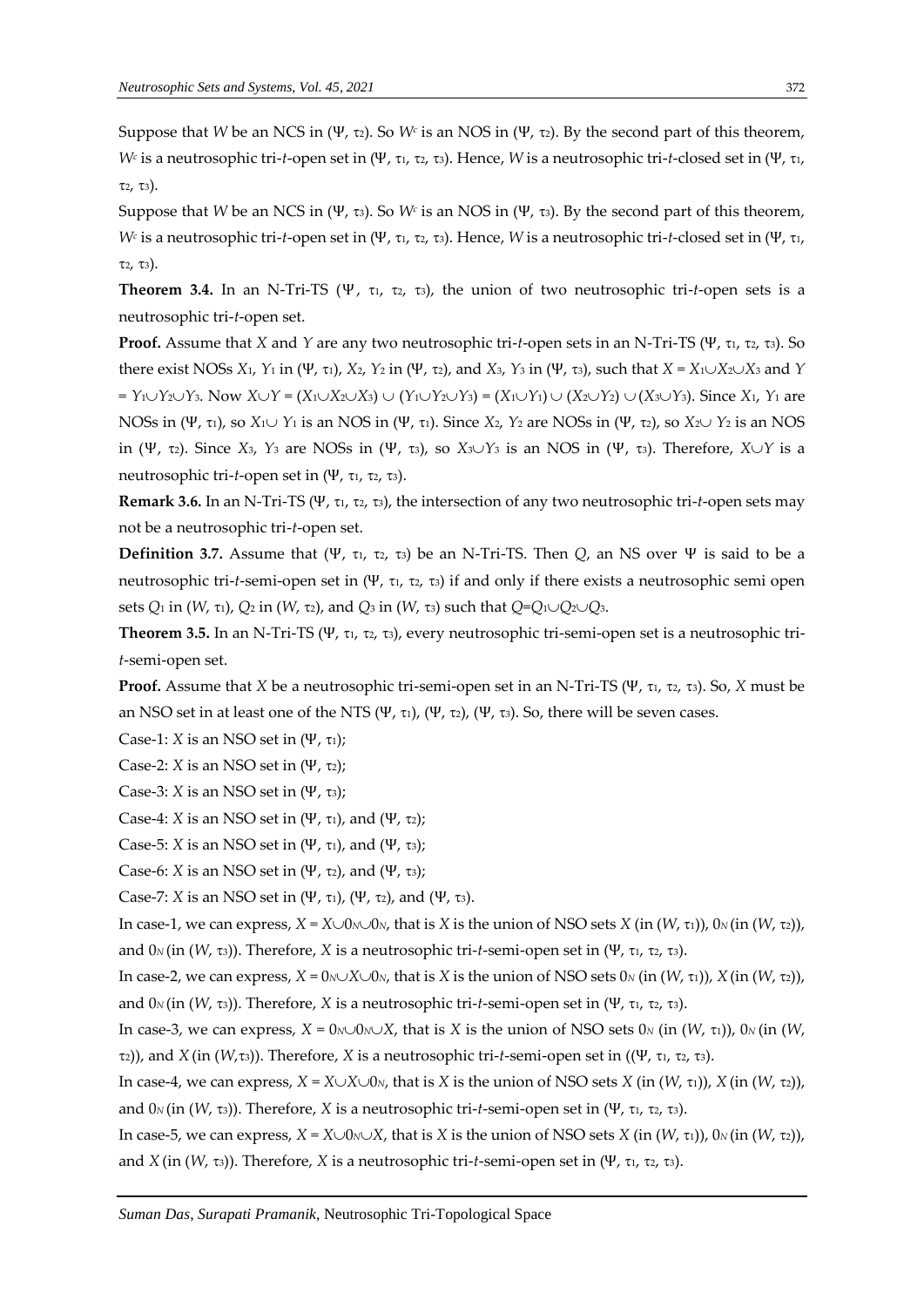In case-6, we can express,  $X = 0 \text{N} \cup X \cup X$ , that is *X* is the union of NSO sets  $0 \text{N}$  (in  $(W, \tau_1)$ ),  $X$  (in  $(W, \tau_2)$ ), and *X* (in (*W*, τ<sub>3</sub>)). Therefore, *X* is a neutrosophic tri-*t*-semi-open set in (Ψ, τι, τ2, τ3).

In case-7, we can express,  $X = X \cup X \cup X$ , that is *X* is the union of NSO sets *X* (in  $(W, \tau_1)$ ), *X* (in  $(W, \tau_2)$ ), and *X* (in (*W*, τ<sub>3</sub>)). Therefore, *X* is a neutrosophic tri-*t*-semi-open set in (Ψ, τι, τ2, τ3).

Hence, every neutrosophic tri-semi-open set is a neutrosophic tri-*t*-semi-open set.

**Definition 3.8.** Assume that (Ψ, τι, τ2, τ3) be an N-Tri-TS. Then *Q*, an NS over Ψ is said to be a neutrosophic tri-*t*-pre-open set in (Ψ, τι, τ2, τ3) iff there exist a neutrosophic-pre-open sets *Q*<sup>1</sup> in τι, *Q*<sup>2</sup> in  $\tau_2$ , and  $Q_3$  in  $\tau_3$  such that  $Q = Q_1 \cup Q_2 \cup Q_3$ .

**Theorem 3.6.** In an N-Tri-TS (Ψ, τι, τ2, τ3), every neutrosophic tri-pre-open set is a neutrosophic tri-*t*pre-open set.

**Proof.** Assume that *X* is a neutrosophic tri-pre-open set in an N-Tri-TS (Ψ, τι, τ2, τ3). So, *X* must be an NPO set in at least one of the NTS (Ψ, τι), (Ψ, τι), (Ψ, τι). So, there will be seven cases.

Case-1: *X* is an NPO set in  $(\Psi, \tau_1)$ ;

Case-2: *X* is an NPO set in  $(\Psi, \tau_2)$ ;

Case-3: *X* is an NPO set in  $(\Psi, \tau_3)$ ;

Case-4: *X* is an NPO set in (Ψ, τ<sub>1</sub>), and (Ψ, τ<sub>2</sub>);

Case-5: *X* is an NPO set in (Ψ, τ<sub>1</sub>), and (Ψ, τ<sub>3</sub>);

Case-6: *X* is an NPO set in (Ψ, τ2), and (Ψ, τ3);

Case-7: *X* is an NPO set in (Ψ, τ<sub>1</sub>), (Ψ, τ<sub>2</sub>), and (Ψ, τ<sub>3</sub>).

In case-1, we can express,  $X = X \cup 0 \sim 0 \sim N$ , that is *X* is the union of NPO sets *X* (in  $(W, \tau_1)$ ),  $0 \sim (i \pi_1) \sim N$ 

2)), and 0*N* (in (*W*, 3)). Therefore, *X* is a neutrosophic tri-*t*-pre-open set in (Ψ, 1, 2, 3). In case-2, we can express,  $X = 0 \land \lor X \lor 0 \land$ , that is *X* is the union of NPO sets  $0 \land$  (in (*W*,  $\tau$ <sub>1</sub>)), *X* (in (*W*,

 $(τ<sub>2</sub>))$ , and  $0<sub>N</sub>$  (in (*W*, τ<sub>3</sub>)). Therefore, *X* is a neutrosophic tri-*t*-pre-open set in (Ψ, τ<sub>1</sub>, τ<sub>2</sub>, τ<sub>3</sub>).

In case-3, we can express,  $X = 0 \wedge \bigcup \wedge N \cup X$ , that is *X* is the union of NPO sets  $0 \wedge \{in(W, \tau_1)\}\)$ ,  $0 \wedge \{in(W, \tau_2)\}$  $(τ<sub>2</sub>))$ , and *X* (in (*W*, τ<sub>3</sub>). Therefore, *X* is a neutrosophic tri-*t*-pre-open set in (Ψ, τ<sub>1</sub>, τ<sub>2</sub>, τ<sub>3</sub>).

In case-4, we can express,  $X = X \cup X \cup 0_N$ , that is *X* is the union of NPO sets *X* (in (*W*,  $\tau$ <sub>1</sub>)), *X* (in (*W*,  $\tau$ <sub>2</sub>)), and  $0<sub>N</sub>$  (in  $(W, \tau_3)$ ). Therefore, *X* is a neutrosophic tri-*t*-pre-open set in  $(\Psi, \tau_1, \tau_2, \tau_3)$ .

In case-5, we can express,  $X = X \cup 0 \wedge \cup X$ , that is *X* is the union of NPO sets *X* (in  $(W, \tau_1)$ ),  $0 \vee ($ in  $(W, \tau_2)$ ), and *X* (in (*W*, τ<sub>3</sub>)). Therefore, *X* is a neutrosophic tri-*t*-pre-open set in (Ψ, τι, τ2, τ3).

In case-6, we can express,  $X = 0 \text{N} \cup X \cup X$ , that is *X* is the union of NPO sets  $0 \text{N}$  (in  $(W, \tau_1)$ ),  $X$  (in  $(W, \tau_2)$ ), and *X* (in (*W*, τ<sub>3</sub>)). Therefore, *X* is a neutrosophic tri-*t*-pre-open set in (Ψ, τι, τ2, τ3).

In case-7, we can express,  $X = X \cup X \cup X$ , that is *X* is the union of NPO sets *X* (in  $(W, \tau_1)$ ), *X* (in  $(W, \tau_2)$ ), and *X* (in  $(W, \tau_3)$ ). Therefore, *X* is a neutrosophic tri-*t*-pre-open set in  $(\Psi, \tau_1, \tau_2, \tau_3)$ .

Hence, every neutrosophic tri-pre-open set is a neutrosophic tri-*t*-pre-open set.

**Definition 3.9.** Assume that (Ψ,  $\tau_1$ ,  $\tau_2$ ,  $\tau_3$ ) is an N-Tri-TS. Then *Q*, an NS over Ψ is said to be a neutrosophic tri-*t*-*b*-open set in (Ψ, 1, 2, 3) if and only if there exist three neutrosophic-*b-*open sets, namely *Q*<sub>1</sub> in  $\tau_1$ , *Q*<sub>2</sub> in  $\tau_2$ , and *Q*<sub>3</sub> in  $\tau_3$  such that  $Q = Q_1 \cup Q_2 \cup Q_3$ .

**Theorem 3.7.** In an N-Tri-TS (Ψ, 1, 2, 3), every neutrosophic tri-*b*-open set is a neutrosophic tri-*t*-*b*open set.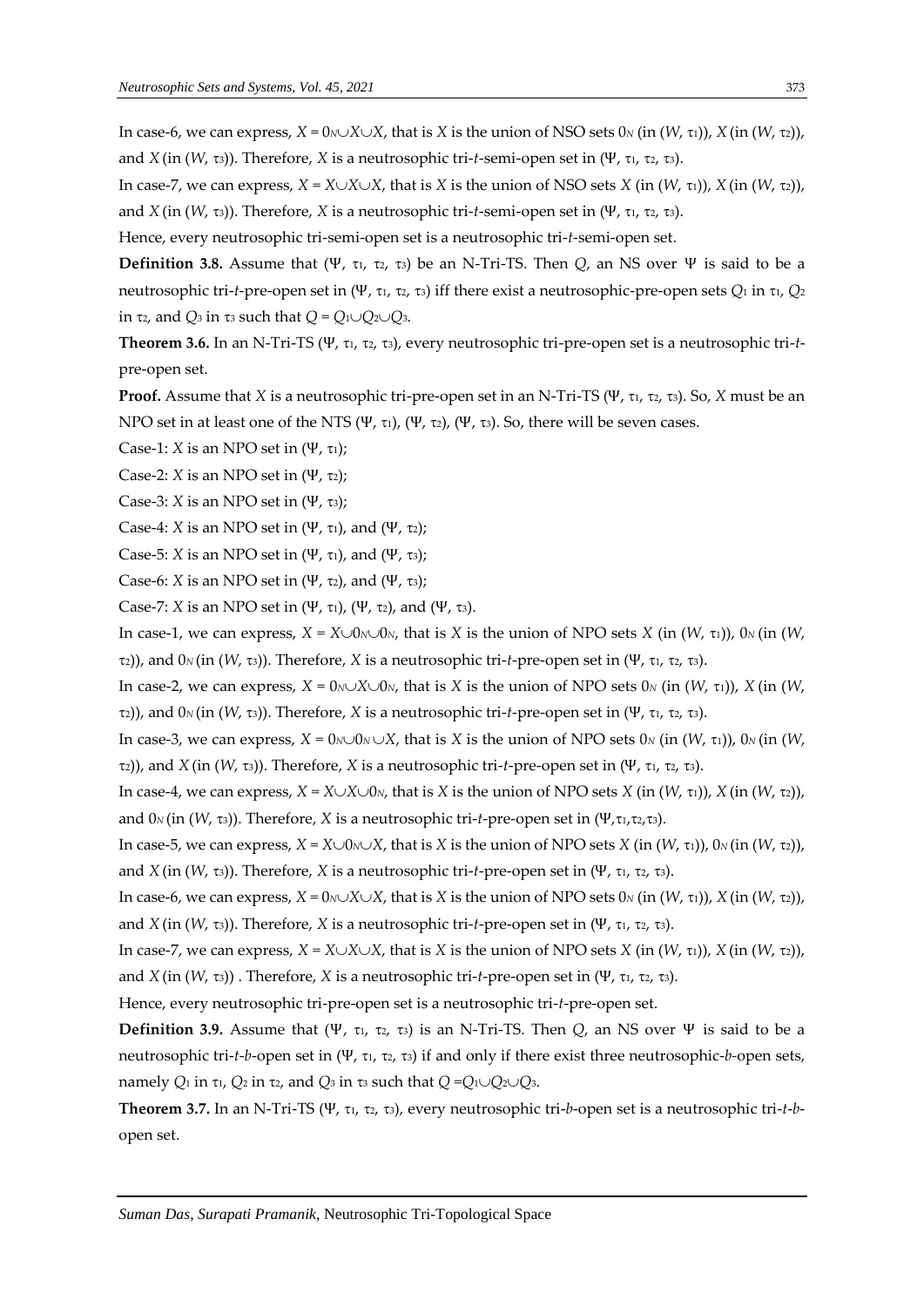**Proof.** Assume that *X* be a neutrosophic tri-*b*-open set in an N-Tri-TS (Ψ, τι, τ2, τ3). So, *X* must be a neutrosophic *b*-open set in at least one of the NTS (Ψ, τι), (Ψ, τι), (Ψ, τι). So there will be seven cases. Case-1: *X* is a neutrosophic *b*-open set in  $(\Psi, \tau_1)$ ;

Case-2: *X* is a neutrosophic *b*-open set in (Ψ, τ2);

Case-3: *X* is a neutrosophic *b*-open set in (Ψ, τ<sub>3</sub>);

Case-4: *X* is a neutrosophic *b*-open set in (Ψ, τ<sub>1</sub>), and (Ψ, τ<sub>2</sub>);

Case-5: *X* is a neutrosophic *b*-open set in (Ψ, τ<sub>1</sub>), and (Ψ, τ<sub>3</sub>);

Case-6: *X* is a neutrosophic *b*-open set in (Ψ, τ<sub>2</sub>), and (Ψ, τ<sub>3</sub>);

Case-7: *X* is a neutrosophic *b*-open set in  $(\Psi, \tau_1)$ ,  $(\Psi, \tau_2)$ , and  $(\Psi, \tau_3)$ .

In case-1, we can express,  $X = X \cup 0_N \cup 0_N$ , that is *X* is the union of neutrosophic *b*-open sets *X* (in (*W*,  $(τ<sub>1</sub>), 0<sub>N</sub>$  (in (*W*,  $(τ<sub>2</sub>),$  and  $0<sub>N</sub>$  (in (*W*,  $τ<sub>3</sub>$ )). Therefore, *X* is a neutrosophic tri-*t*-*b*-open set in (Ψ, τ<sub>1</sub>, τ<sub>2</sub>, τ<sub>3</sub>). In case-2, we can express,  $X = 0 \times N \cup 0 \times N$ , that is  $X$  is the union of neutrosophic *b*-open sets 0*N* (in (*W*, 1)), *X* (in (*W*, 2)), and 0*N* (in (*W*, 3)). Therefore, *X* is a neutrosophic tri-*t*-*b*-open set in (Ψ, 1, 2, 3). In case-3, we can express, *X* = 0*N*0*NX*, that is *X* is the union of neutrosophic *b-*open sets 0*<sup>N</sup>* (in (*W*,  $(τ<sub>1</sub>), 0<sub>N</sub>$  (in (*W*,  $(W, τ<sub>2</sub>)$ ), and *X* (in (*W*,  $(π<sub>3</sub>)$ ). Therefore, *X* is a neutrosophic tri-*t*-*b*-open set in (Ψ, τ<sub>1</sub>, τ<sub>2</sub>, τ<sub>3</sub>). In case-4, we can express,  $X = X \cup X \cup 0_N$ , that is *X* is the union of neutrosophic *b*-open sets *X* (in (*W*,  $T(1)$ ), *X* (in (*W*, τ<sub>2</sub>)), and 0*N* (in (*W*, τ<sub>3</sub>)). Therefore, *X* is a neutrosophic tri-*t*-*b*-open set in (Ψ, τ<sub>1</sub>, τ<sub>2</sub>, τ<sub>3</sub>). In case-5, we can express,  $X = X \cup 0 \text{ and } X$ , that is *X* is the union of neutrosophic *b*-open sets *X* (in (*W*,  $(τ<sub>1</sub>), 0<sub>N</sub>$  (in (*W*,  $τ<sub>2</sub>$ )), and *X* (in (*W*, τ<sub>3</sub>). Therefore, *X* is a neutrosophic tri-*t*-*b*-open set in (Ψ, τ<sub>1</sub>, τ<sub>2</sub>, τ<sub>3</sub>). In case-6, we can express,  $X = 0 \land \lor X \lor X$ , that is *X* is the union of neutrosophic *b*-open sets 0*N* (in (*W*,  $(π)$ ), *X* (in (*W*, τ<sub>2</sub>), and *X* (in (*W*, τ<sub>3</sub>)). Therefore, *X* is a neutrosophic tri-*t*-*b*-open set in (Ψ, τι, τ2, τ3). In case-7, we can express,  $X = X \cup X \cup X$ , that is  $X$  is the union of neutrosophic *b*-open sets  $X$  (in (*W*,  $T(1)$ ), *X* (in (*W*, τ<sub>2</sub>), and *X* (in (*W*, τ<sub>3</sub>)). Therefore, *X* is a neutrosophic tri-*t*-*b*-open set in (Ψ, τ<sub>1</sub>, τ<sub>2</sub>, τ<sub>3</sub>). Hence, every neutrosophic tri-*b*-open set is a neutrosophic tri-*t*-*b*-open set. **Definition 3.10.** Assume that (Ψ, τι, τ2, τ3) be an N-Tri-TS. Let *X* be an NS over Ψ. The neutrosophic tri-*t*-interior (*N-tri-tint*) and neutrosophic tri-*t*-closure (*N-tri-tcl*) of *X* is defined as follows:

*N-tri-t<sub>int</sub>*(*X*)=  $\cup$ {*Y*: *Y* is a neutrosophic tri-*t*-open set and *Y* $\subseteq$ *X*};

*N-tri-t*<sup>*cl*</sup>(*X*)=  $\cap$ {*Y*: *Y* is a neutrosophic tri-*t*-closed set and *X* $\subseteq$ *Y*}.

It is clearly observed that *N-tri-tint*(*X*) is the largest neutrosophic tri-*t*-open set which is contained in *X* and *N-tri-tcl*(*X*) is the smallest neutrosophic tri-*t*-closed set which contains *X*.

**Theorem 3.8.** Let (Ψ, τι, τ2, τ3) be an N-Tri-TS. Let *X* and *Y* be two neutrosophic sets over Ψ. Then,  $(i)$  *N-tri-t<sub>int</sub>*(*X*)  $\subseteq$  *X*;

 $(iii)$   $X \subseteq Y \Rightarrow N-tri-t_{int}(X) \subseteq N-tri-t_{int}(Y);$ 

(*iii*) If *X* is a neutrosophic tri-*t*-open set, then *N-tri-tint*(*X*)=*X*;

(*iv*)  $N$ -tri-t<sub>int</sub>(0<sub>*N*</sub>)=0 $N$ , and  $N$ -tri-t<sub>int</sub>(1<sub>*N*</sub>)=1 $N$ .

#### **Proof.**

(i) From the definition 3.10, we see that  $N-tri$ - $t_{int}(X) = \bigcup \{B: B \text{ is a neutrosophic tri-}t\text{-open set and } B \subset X\}.$ 

Since  $B \subseteq X$ , so  $\cup \{B: B$  is a neutrosophic tri-*t*-open set and  $B \subseteq X$ }  $\subseteq X$ . Therefore, *N-tri-t<sub>int</sub>*(*X*)  $\subseteq X$ .

(ii) Suppose that *X* and *Y* are two neutrosophic sets over  $\Psi$  such that  $X \subseteq Y$ . Then,

*N-tri-tint*(*X*)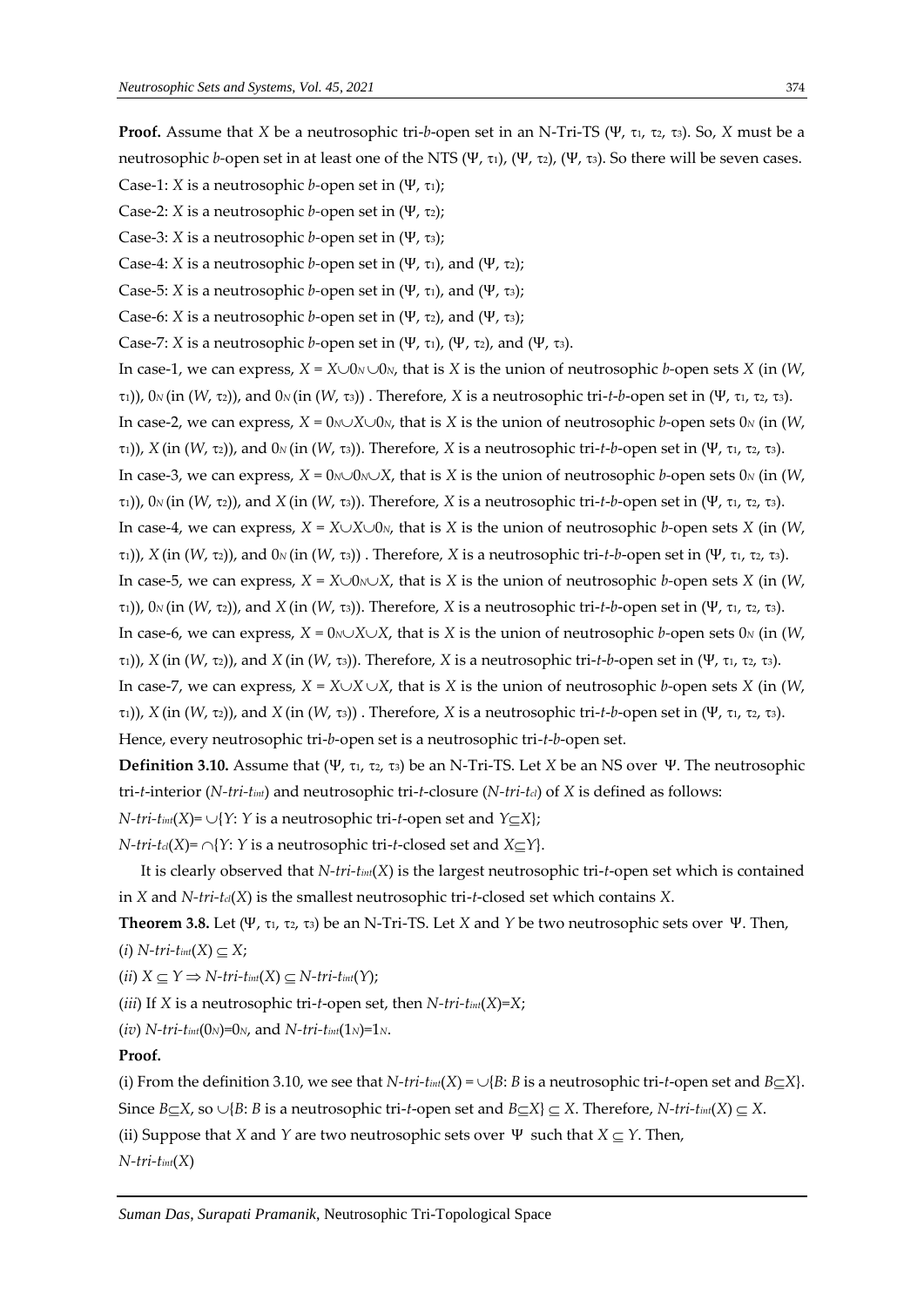$= \bigcup \{B: B \text{ is a neutrosophic tri-*t*-open set and } B \subseteq X\};$ 

 $\subseteq \cup \{B: B \text{ is a neutrosophic tri-*t*-open set and } B \subseteq Y\}$  [since  $X \subseteq Y$ ]

 $=$  *N*-tri-t<sub>int</sub>( $\Upsilon$ )

 $\Rightarrow$  *N-tri-t<sub>int</sub>*(*X*)  $\subseteq$  *N-tri-t<sub>int</sub>*(*Y*).

Therefore,  $X \subseteq Y \Rightarrow N\text{-}tri\text{-}t_{int}(X) \subseteq N\text{-}tri\text{-}t_{int}(Y)$ .

(iii) Assume that *X* be a neutrosophic tri-*t*-open set in an N-Tri-TS (Ψ, τι, τ2, τ3). Now, *N*-

*tri-t<sub>int</sub>*(*X*) =  $\bigcup$ *B*: *B* is a neutrosophic tri-*t*-open set and *B*  $\subseteq$  *X*}. Since *X* is a neutrosophic tri-*t*-open set in (Ψ, 1, 2, 3), so *X* is the largest neutrosophic tri-*t*-open set in (Ψ, 1, 2, 3), which is contained in *X*. Hence  $\cup$ {*B*: *B* is a neutrosophic tri-*t*-open set and *B*  $\subseteq$  *X*} = *X*. Therefore, *N-tri-t<sub>int</sub>*(*X*) = *X*.

(iv) We know that  $0_N$ , and  $1_N$  are neutrosophic tri-*t*-open sets in (Ψ, τ<sub>1</sub>, τ<sub>2</sub>, τ<sub>3</sub>), so by the third part of this theorem, we have  $N-tri-t_{int}(0_N) = 0_N$ ,  $N-tri-t_{int}(1_N) = 1_N$ .

**Theorem 3.9.** Let (Ψ, τ<sub>1</sub>, τ<sub>2</sub>, τ<sub>3</sub>) be an N-Tri-TS. Let *X* and *Y* be two neutrosophic sets over Ψ. Then,

 $(i)$   $X \subseteq N$ -tri-t<sub>cl</sub>(X);

 $(iii)$   $X \subseteq Y \Rightarrow N-tri-t_{cl}(X) \subseteq N-tri-t_{cl}(Y);$ 

(*iii*) *X* is a neutrosophic tri-*t*-closed set iff  $N$ -tri-t<sub>cl</sub>(*X*) =*X*;

(*iv*)  $N-tri-t_{cl}(0_N)=0_N$ , and  $N-tri-t_{cl}(1_N)=1_N$ ;

**Proof.** (i) From the definition 3.10, we see that *N-tri-t<sub>cl</sub>(X)*=  $\cap$ {*B*: *B* is a neutrosophic tri-*t*-closed set and  $X \subseteq B$ . Since each  $X \subseteq B$ , so  $X \subseteq \bigcap \{B: B \text{ is a neutrosophic tri-*t*-closed set and  $X \subseteq B\}$ . Therefore,$  $X \subset N$ -tri-t<sub>cl</sub>(*X*).

(ii) Suppose that *X* and *Y* are two neutrosophic sets over  $\Psi$  such that  $X \subseteq Y$ . Then,

*N-tri-tcl*(*X*)

 $=$   $\cap$ {*B*: *B* is a neutrosophic tri-*t*-closed set and *X*  $\subset$  *B*}.

 $\subseteq \cap$ {*B*: *B* is a neutrosophic tri-*t*-closed set and  $Y \subseteq B$ } [since  $X \subseteq Y$ ]

 $=$  *N*-tri-t<sup>*cl*</sup>(*Y*).

Therefore,  $X \subset Y \Rightarrow N\text{-}tri\text{-}td(X) \subset N\text{-}tri\text{-}td(Y)$ .

(iii) Assume that *X* be a neutrosophic tri-*t*-closed set in (Ψ, τι, τ2, τ3). Now, *N-tri-t<sub>d</sub>*(*X*) =  $\cap$ {*B*: *B* is a neutrosophic tri-*t*-closed set and *X*  $\subseteq$  *B*}. Since *X* is a neutrosophic tri-*t*-closed set in (Ψ, τι, τ2, τ3), so *X* is the smallest neutrosophic tri-*t*-closed set in (Ψ, τι, τ<sub>2</sub>, τ<sub>3</sub>), which contains *X*. Therefore,  $\cap$ {*B*: *B* is a neutrosophic tri-*t*-closed set and  $X \subseteq B$  = *X*. Therefore, *N*-tri-t<sub>cl</sub>(*X*) = *X*.

(iv) It is known that,  $0_N$  and  $1_N$  are neutrosophic tri-*t*-closed sets in (Ψ, τ<sub>1</sub>, τ<sub>2</sub>, τ<sub>3</sub>). So, by the third part of this theorem, we have  $N-tri-t_{cl}(0_N) = 0_N$ ,  $N-tri-t_{cl}(1_N) = 1_N$ .

**Theorem 3.11.** Let  $(\Psi, \tau_1, \tau_2, \tau_3)$  be an N-Tri-TS. Let *X* be an NS over  $\Psi$ . Then,  $\tau_i \text{-} N_{int}(X) = N \text{-}tri\text{-}t_{int}(X)$ . **Proof.** Assume that *X* be a neutrosophic subset of an N-Tri-TS (Ψ, τι, τ2, τ3). Now,  $\tau_i$ -*N*<sub>*int*</sub>(*X*) =  $\bigcup$ {*Y*: *Y* is an NOS in (Ψ, *τ<sub>i</sub>*) and *Y*<sub> $\subseteq$ </sub>X<sub></sub>}. Since *Y* is an NOS in (Ψ, *τ<sub>i</sub>*), so by second part of Theorem 3.3., *Y* is a neutrosophic tri-*t*-open set in (Ψ, τι, τ2, τ3).

Therefore, *i*-*Nint*(*X*)

 $= \bigcup \{Y: Y \text{ is an NOS in } (\Psi, \tau_i) \text{ and } Y \subseteq X\}$ 

 $= \bigcup \{Y: Y \text{ is a neutrosophic tri-*t*-open set in } (\Psi, \tau_1, \tau_2, \tau_3), \text{ and } Y \subset X\}$ 

 $= N-tri-t_{int}(X).$ 

Hence, in an N-Tri-TS (Ψ, τι, τ2, τ3),  $\tau_i$ - $N_{int}(X) = N-tri$ - $t_{int}(X)$  for any neutrosophic set *X*.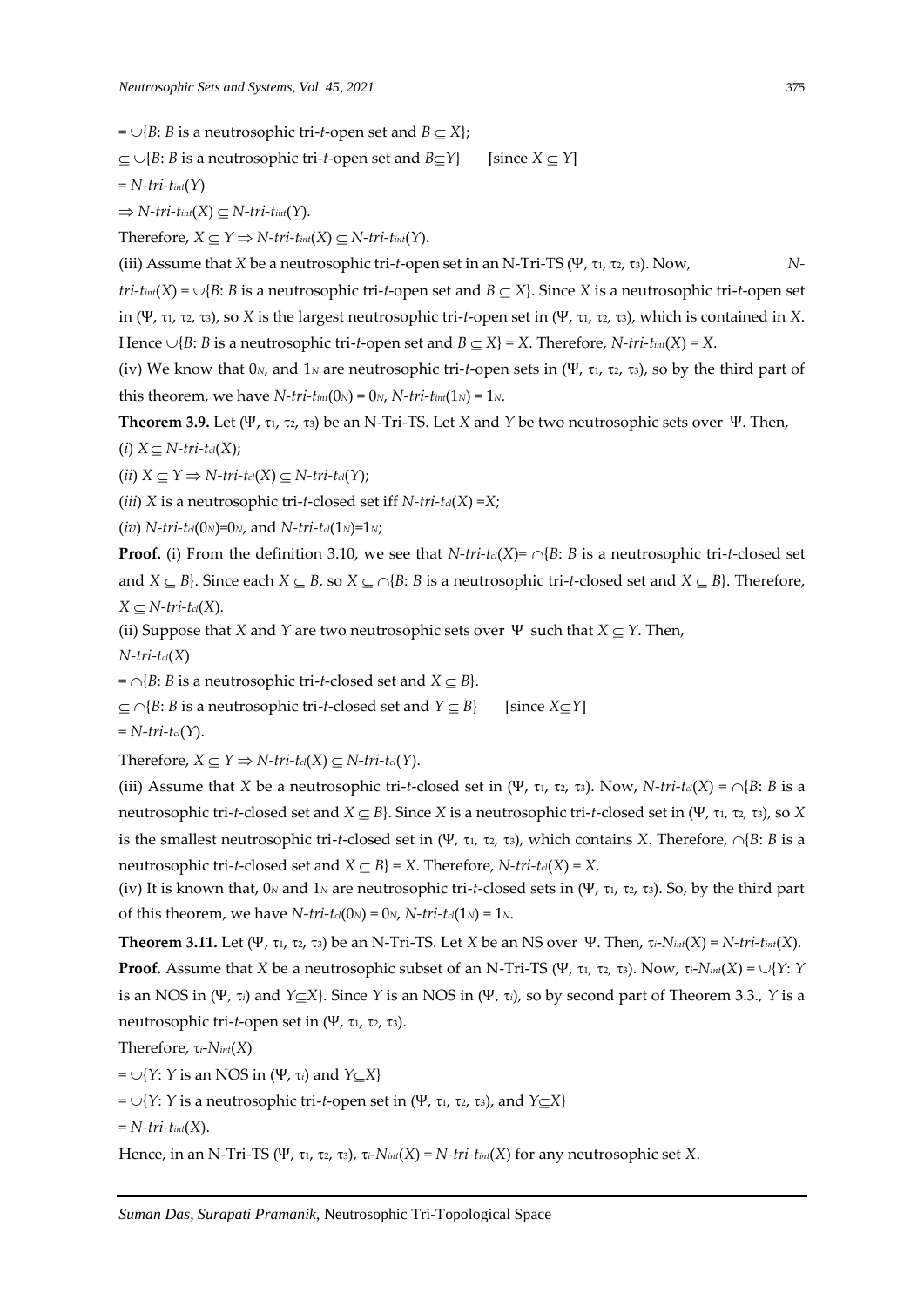**Theorem 3.12.** Let  $(\Psi, \tau_1, \tau_2, \tau_3)$  be an N-Tri-TS. Let *X* be an NS over  $\Psi$ . Then,  $\tau_i \text{-} N_i d(X) \subseteq N \text{-}tri\text{-}t_i d(X)$ . **Proof.** Assume that *X* be a neutrosophic subset of an N-Tri-TS (Ψ, τι, τ2, τ3). Now, τ<sub>i</sub>- $N_d(X) = \bigcap \{Y: Y \text{ is a} \}$ an NCS in (Ψ,  $\tau_i$ ) and  $X \subset Y$ }. Since *Y* is an NCS in (Ψ,  $\tau_i$ ), so by third part of Theorem 3.3., *Y* is a neutrosophic tri-*t*-closed set in (Ψ, τι, τ2, τ3).

Therefore, *i*-*Ncl*(*X*)

 $=$   $\cap$ {*Y*: *Y* is an NCS in (Ψ, τ<sub>*i*</sub>) and *X* $\subset$ *Y*}

 $=$   $\cap$ {*Y*: *Y* is a neutrosophic tri-*t*-closed set in (Ψ, τι, τ2, τ3) and *X* $\subseteq$ *Y*}

$$
=N\text{-}tri\text{-}t_{\mathit{cl}}(X).
$$

Hence,  $\tau_i$ -*N*<sub>cl</sub>(*X*) = *N-tri-t*<sub>cl</sub>(*X*), for any neutrosophic subset *X* of (Ψ,  $\tau_1$ ,  $\tau_2$ ,  $\tau_3$ ).

### **4. Conclusions**

In this study, we introduce the notion neutrosophic tri-topological spaces. Also, we establish some of their basic properties. By defining neutrosophic tri-topology and neutrosophic tri-topological space, we present well described examples and proofs of some theorems on neutrosophic tritopological spaces.

## **References**

- [1]. Smarandache, F. (1998). A unifying field in logics, neutrosophy: neutrosophic probability, set and logic. Rehoboth, *American Research Press*.
- [2]. Zadeh, L.A. (1965). Fuzzy sets. *Information and Control*, 8(3), 338-353.
- [3]. Atanassov, K. T. (1986). Intuitionistic fuzzy sets. *Fuzzy Sets and Systems*, 20 (1), 87-96.
- [4]. Salama, A.A., & Alblowi, S.A. (2012). Neutrosophic set and neutrosophic topological space. *ISOR Journal of Mathematics*, 3 (4), 31-35.
- [5]. Arokiarani, I., Dhavaseelan, R., Jafari, S., & Parimala, M. (2017). On some new notations and functions in neutrosophic topological spaces. *Neutrosophic Sets and Systems*, 16, 16-19.
- [6]. Iswarya, P., & Bageerathi, K. (2016). On neutrosophic semi-open sets in neutrosophic topological spaces. *International Journal of Mathematical Trends and Technology*, 37 (3), 214-223.
- [7]. Dhavaseelan, R., & Jafari, S. (2018). Generalized neutrosophic closed sets. In F. Smarandache, & S. Pramanik (Eds., vol.2), *New trends in neutrosophic theory and applications* (pp. 261-273). Brussels: Pons Editions.
- [8]. Pushpalatha, A., & Nandhini, T. (2019). Generalized closed sets via neutrosophic topological spaces. *Malaya Journal of Matematik*, 7 (1), 50-54.
- [9]. Shanthi, V.K., Chandrasekar, S., Safina, & Begam, K. (2018). Neutrosophic generalized semi closed sets in neutrosophic topological spaces. *International Journal of Research in Advent Technology*, 67, 1739-1743.
- [10]. Ebenanjar, E., Immaculate, J., & Wilfred, C.B. (2018). On neutrosophic *b*-open sets in neutrosophic topological space. *Journal of Physics Conference Series*, 1139 (1), 012062.
- [11]. Maheswari, C., Sathyabama, M., & Chandrasekar, S. (2018). Neutrosophic generalized *b*closed sets in neutrosophic topological spaces. *Journal of Physics Conference Series*, 1139 (1), 012065.